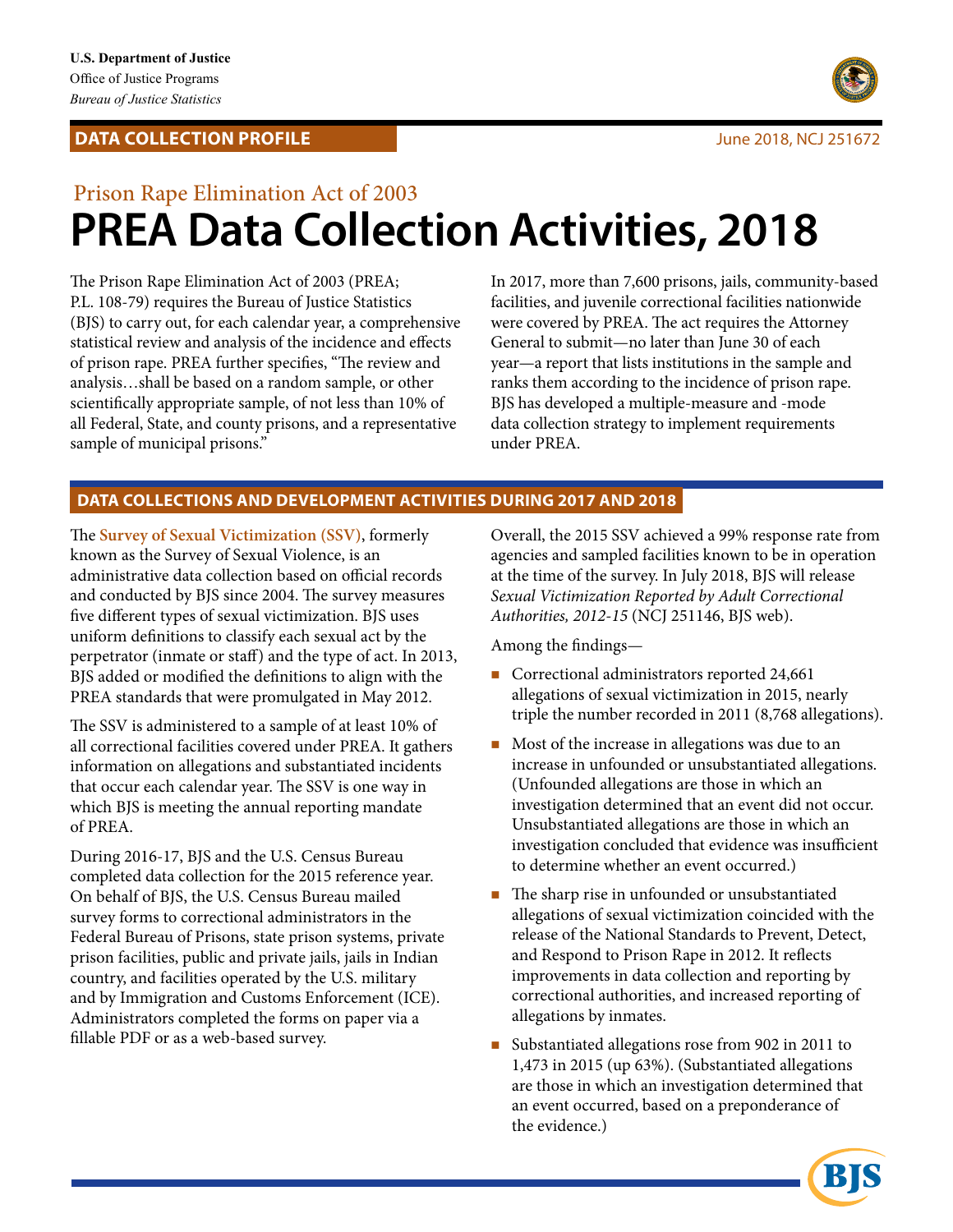- Among the 24,661 allegations of sexual victimization in 2015, a total of 1,473 were substantiated, 10,142 were unfounded, 10,313 were unsubstantiated, and 2,733 were still under investigation.
- In 2014, unfounded allegations (8,372) exceeded unsubstantiated allegations (7,783) for the frst time in SSV data collection. Prior to 2014, more allegations were unsubstantiated than were unfounded.
- $\blacksquare$  The number of substantiated incidents of sexual victimization in local and private jails more than doubled, from 284 in 2011 to 576 in 2015 (up 103%). In comparison, the number of substantiated incidents in federal prisons rose from 605 to 873 (up 44%).
- In 2015, 58% of substantiated incidents were perpetrated by inmates, while 42% were perpetrated by staff members, versus 56% by inmates and 44% by staf members in 2011.
- In 2015, there were 295 substantiated inmate-on-inmate nonconsensual sexual acts (the most serious inmate-on-inmate victimization), down from 308 in 2014 but up from 241 in 2012.
- From 2013-15, there were an estimated 15,875 allegations of inmate-on-inmate sexual harrassment, of which 2,426 were substantiated. (Inmate-on-inmate sexual harrassment was frst measured in 2013, and is not included in the victmization totals cited above.)

The **National Inmate Survey (NIS)** gathers data on the prevalence and incidence of sexual assault in adult prison and local jail facilities as reported by inmates. Inmates have been interviewed using audio computer-assisted self-interview (ACASI) technology with a touchscreen-enabled laptop and an audio feed to maximize inmate confdentiality and minimize literacy issues.

The 2007 NIS (NIS-1) completed 63,817 interviews, the 2008-09 NIS (NIS-2) completed 81,566 interviews, and the 2011-12 NIS (NIS-3) completed 92,449 interviews. PREA requires BJS to provide a listing of prison and jail institutions "ranked according to the incidence of prison rape in each institution" (P.L. 108-79). Past NIS collections show that prisoners have higher rates of sexual victimization than jail inmates. In NIS-3, 4.0% of state and federal prisoners reported having experienced some type of sexual victimization

(2.0% perpetrated by another inmate and 2.4% by staff).<sup>1</sup> In comparison, 3.2% of jail inmates reported some type of sexual victimization that was perpetrated by another inmate  $(1.6%)$  or staff  $(1.8%).$ 

BJS determined that the NIS-4 will be administered separately in prison and jail facilities. Data collection in state and federal prisons will occur in 2018-19, followed by data collection in local jails in 2019-20.

In preparation for the NIS-4 Prisons and NIS-4 Jails collections, BJS engaged in the following activities during 2017-18:

- In June 2017, BJS issued a competitive solicitation to obtain a data collection agent through a cooperative agreement to administer the NIS-4 Prisons collection. It was awarded to RTI International (Research Triangle Park, NC) in October 2017.
- $\blacksquare$  In preparation for the NIS-4 Jails collection, BJS convened a national workshop of sherifs, jail administrators, and other stakeholders (as required under Section 4 of PREA) in September of 2017 to solicit their views on potential revisions for the next round of data collection and to ensure that the NIS-4 Jails collection will maximize data quality and minimize burden on sampled facilities.

Since the workshop, BJS has completed an assessment of all aspects of the NIS-3 collection and begun work on the design of the national implementation of the NIS-4 Jails collection.

Completed tasks include the development of an optimal sample design that will provide both reliable estimates for sampled jail facilities and the ability to measure change from past NIS collections.

The sampling objectives include—

- $\blacksquare$  estimating the 2019 overall sexual victimization rates for the three outcomes of interest (any sexual victimization, inmate-on-inmate sexual victimization, and staf sexual misconduct) with similar precision to past NIS studies
- determining whether the sexual victimization rates have changed since the NIS-3 collection
- $\blacksquare$  estimating the sexual victimization rates among female inmates with similar or better precision than past NIS studies

1 Estimates do not sum to total because inmates may report a victimization by a staf member, a victimization by a fellow inmate, or multiple victimizations by staff or inmate(s).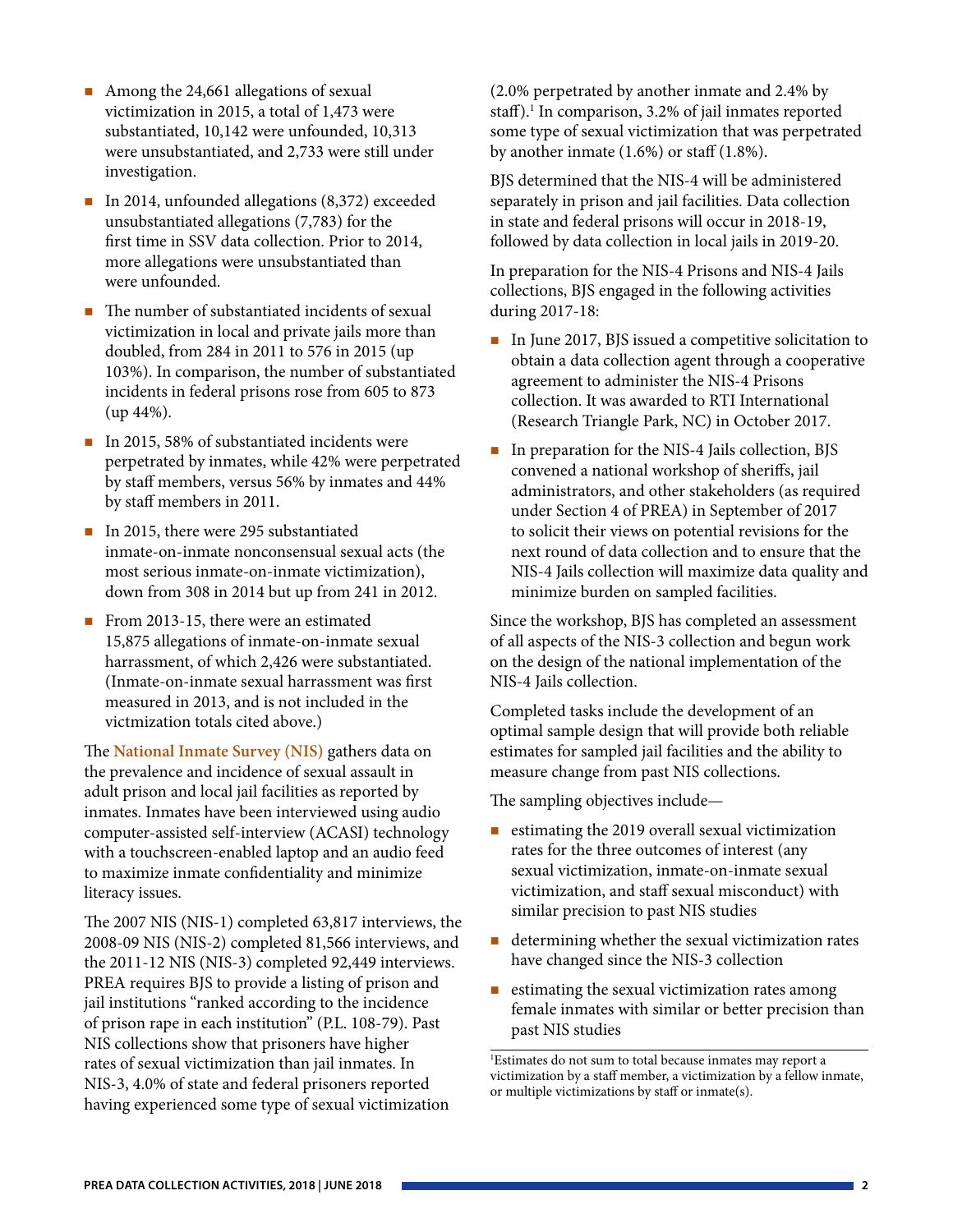**Example 1** enabling the estimation of sexual victimization rates currently incarcerated inmates in two jails. BJS issued levels) with reasonable precision. collection agent through a cooperative agreement to

Additional completed tasks include the development of a—

- $\blacksquare$  revised sexual victimization questionnaire, including items to capture detailed characteristics of the most recent incident by type of victimization, including items that measure—
	- relationships between victims and perpetrators (whether other inmates or staf members) to better understand the interactions that occur leading up to and afer the incidents
	- steps inmates have taken to reduce their chances of being victimized in the future and the impact on the victim and perpetrator as a result of reporting the incident.
- $\blacksquare$  revised alternative questionnaire that will be administered to a random sample of selected inmates (5% to 10% of the NIS-4 Jails sample) to provide greater confdentiality and anonymity for survey respondents. The questionnaire includes items on life and childhood experiences; facility characteristics and conditions; facility rules; infractions and altercations within facilities; experiences with restrictive housing; inmate's participation in drug use, drug treatment, and mental health programs; and reentry and post-release plans.
- supplemental jail facility survey to measure the extent to which facilities comply with PREA standards and other facility characteristics that may co-vary with sexual victimization. Items include type of supervision, the mental health caseload, management practices, inmate management philosophy, and measures of the structure and continuum of security within the facility.

In January 2018, BJS received approval from the Office of Management and Budget (OMB) to conduct a cognitive test of new and revised items in the NIS-4 Prisons and Jails surveys. A total of 49 questions were tested. During February, April, and May 2018, a total of 45 interviews were conducted with adult respondents who were recently released from prison or jail and

by facility characteristics (e.g., facility size, staffing a competitive solicitation in April of 2018 to obtain a administer the NIS-4 Jails collection. BJS anticipates making this award in the summer of 2018.

> Before implementing the NIS-4 Prisons and NIS-4 Jails collections in 2019-20, BJS will cognitively test all new or revised survey items, conduct expert reviews of the facility characteristics surveys, and pilot test all survey instruments and data collection protocols in selected facilities.

### The **National Survey of Youth in Custody (NSYC)**

provides facility-level estimates of youth reporting sexual victimization in juvenile facilities. To collect this information, the youth use ACASI technology with a touchscreen-enabled laptop and an audio feed to maximize confdentiality of responses and minimize literacy issues.

The first NSYC (NSYC-1) was conducted from June 2008 to April 2009, and the second (NSYC-2) was from February 2012 to September 2012. In October 2017, BJS received OMB approval for the full national implementation of NSYC-3.

Afer receiving OMB clearance, Westat (Rockville, MD), the data collection agent for the NSYC-3, and BJS engaged in numerous activities:

- In November 2017, state- and facility-level recruitment began in juvenile confnement facilities deemed eligible for the study.
- In January 2018, Westat developed new training manuals and materials to train feld interviewers and began recruiting and hiring feld interviewers.
- In March 2018, a production visit was completed in one state to verify the operation of all collection protocols and data-transfer systems, and extensive web-based and on-site training was conducted for all feld staf.

Data collection began in April 2018 and will continue through the summer and into early fall. At the time of publication, data collection will be complete in more than a third of the sampled facilities. The first report from NSYC-3 is expected in 2019.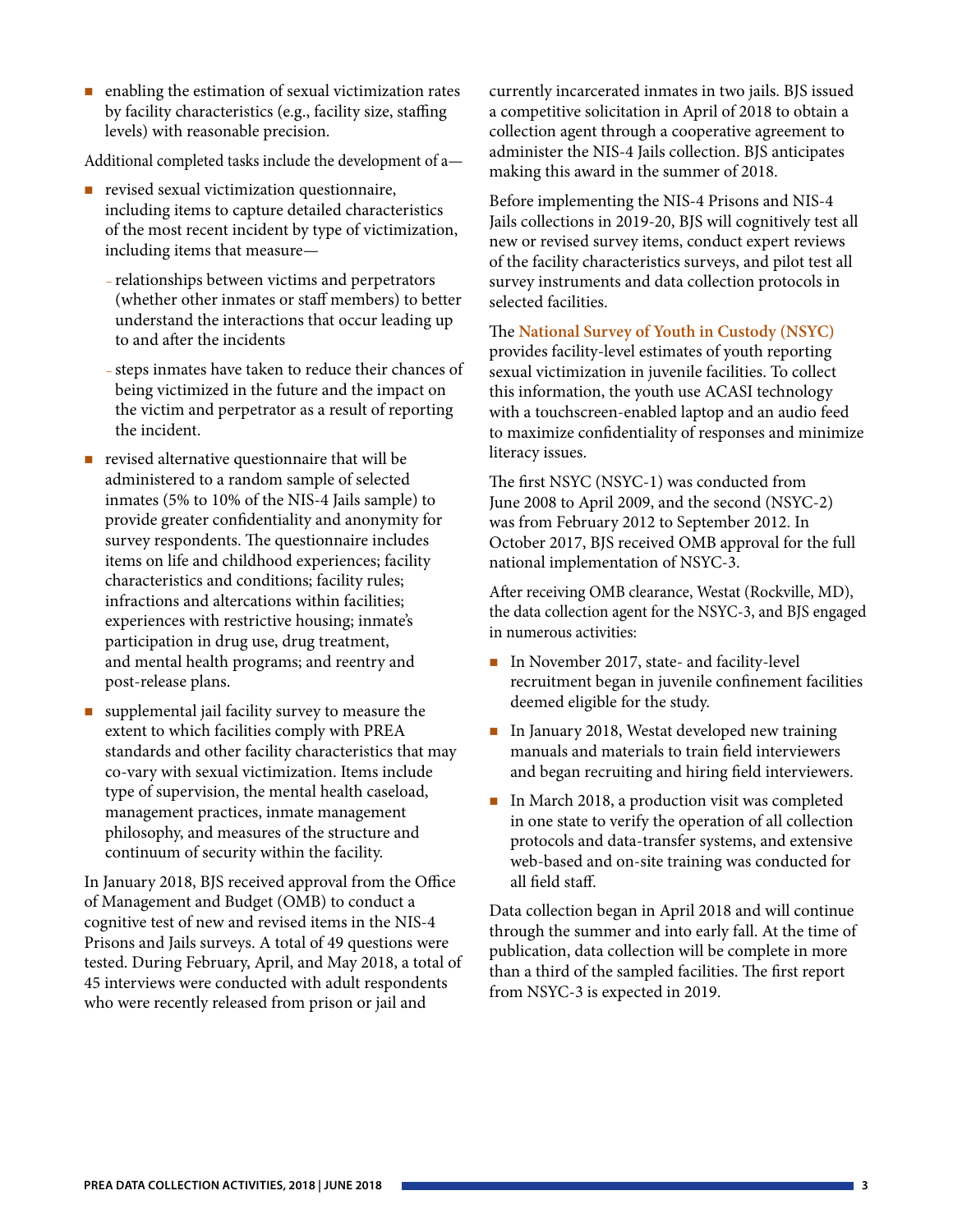#### **UPCOMING REPORTS IN 2018**

- *Sexual Victimization Reported by Adult Correctional Survey of Sexual Violence in Juvenile Correctional*
- *Sexual Victimization Reported by Juvenile Correctional Authorities, 2012-15*

#### **PREVIOUSLY RELEASED REPORTS**

- *Facility-level and Individual-level Correlates of Sexual Victimization in Juvenile Facilities, 2012,*  NCJ 249877, June 2016
- *Sexual Victimization Reported by Juvenile Correctional Authorities, 2007-12,* NCJ 249145, January 2016
- *Survey of Sexual Violence in Juvenile Correctional Facilities, 2007-12 - Statistical Tables,* NCJ 249143, January 2016
- *Survey of Sexual Violence in Adult Correctional Facilities, 2009-11 - Statistical Tables,* NCJ 244227, January 2014
- *Sexual Victimization Reported by Adult Correctional Authorities, 2009-11,* NCJ 243904, January 2014
- *Sexual Victimization in Juvenile Facilities Reported by Youth, 2012,* NCJ 241708, June 2013
- *Sexual Victimization in Prisons and Jails Reported by Inmates, 2011-12,* NCJ 241399, May 2013
- *Sexual Victimization Reported by Former State Prisoners, 2008,* NCJ 237363, May 2012
- *Authorities, 2012-15 Facilities, 2012-15 Statistical Tables*
- *Sexual Victimization Reported by Adult Correctional Authorities, 2007-2008,* NCJ 231172, January 2011
- *Sexual Victimization in Prisons and Jails Reported by Inmates, 2008-09,* NCJ 231169, August 2010
- *Sexual Victimization in Juvenile Facilities Reported by Youth, 2008-09,* NCJ 228416, January 2010
- *Sexual Violence Reported by Juvenile Correctional Authorities, 2005-06,* NCJ 215337, July 2008
- *Sexual Victimization in Local Jails Reported by Inmates, 2007,* NCJ 221946, June 2008
- *Sexual Victimization in State and Federal Prisons Reported by Inmates, 2007,* NCJ 219414, December 2007
- *Sexual Violence Reported by Correctional Authorities, 2006,* NCJ 218914, August 2007
- *Sexual Violence Reported by Correctional Authorities, 2005,* NCJ 214646, July 2006
- *Sexual Violence Reported by Correctional Authorities, 2004,* NCJ 210333, July 2005